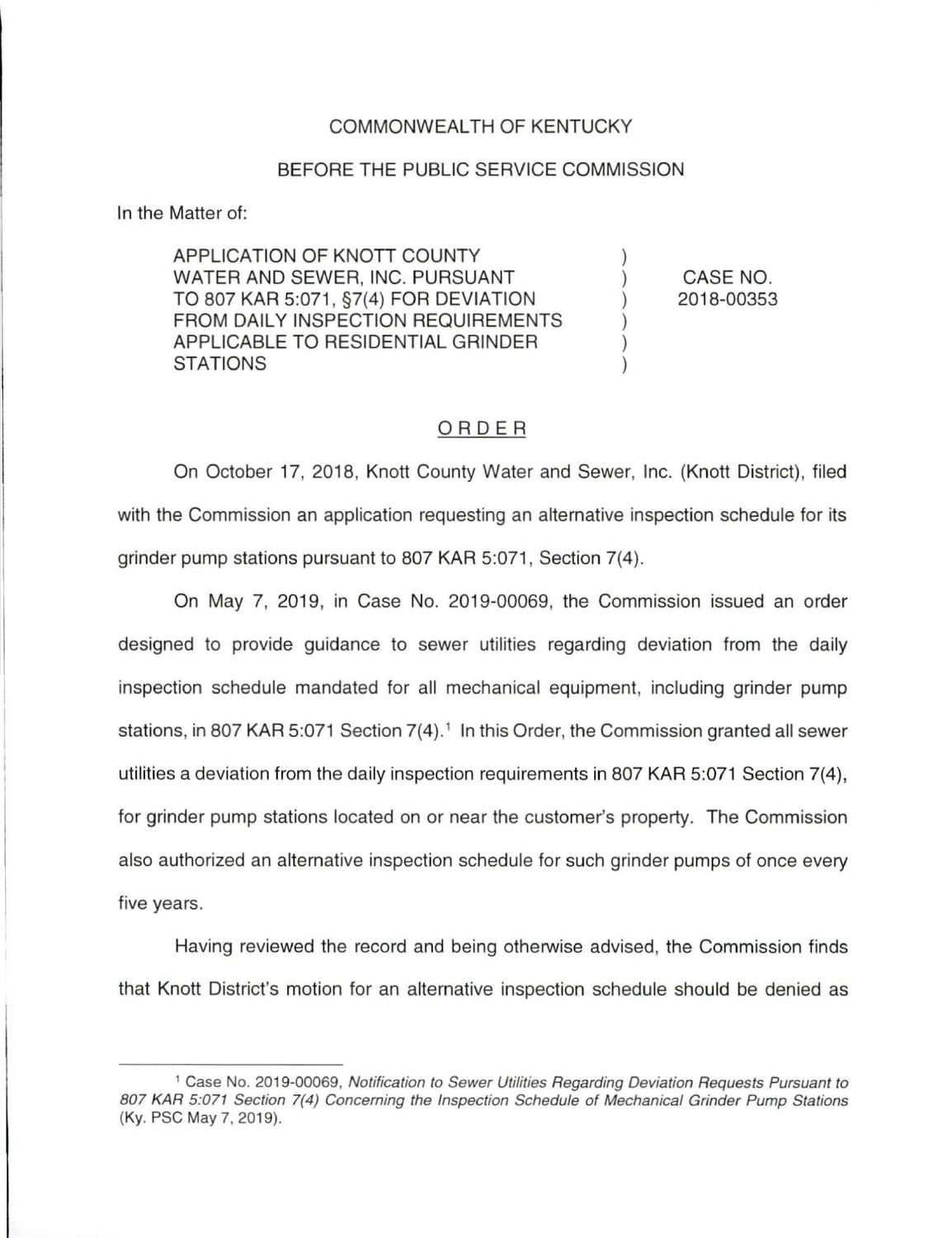moot as the matter has already been addressed by the Commission in Case No. 2019- 00069.

IT IS THEREFORE ORDERED that:

- 1. Knott District's application for a deviation is denied as moot.
- 2. This case is closed and removed from the Commission's docket.

## [REMAINDER OF PAGE INTENTIONALLY LEFT BLANK]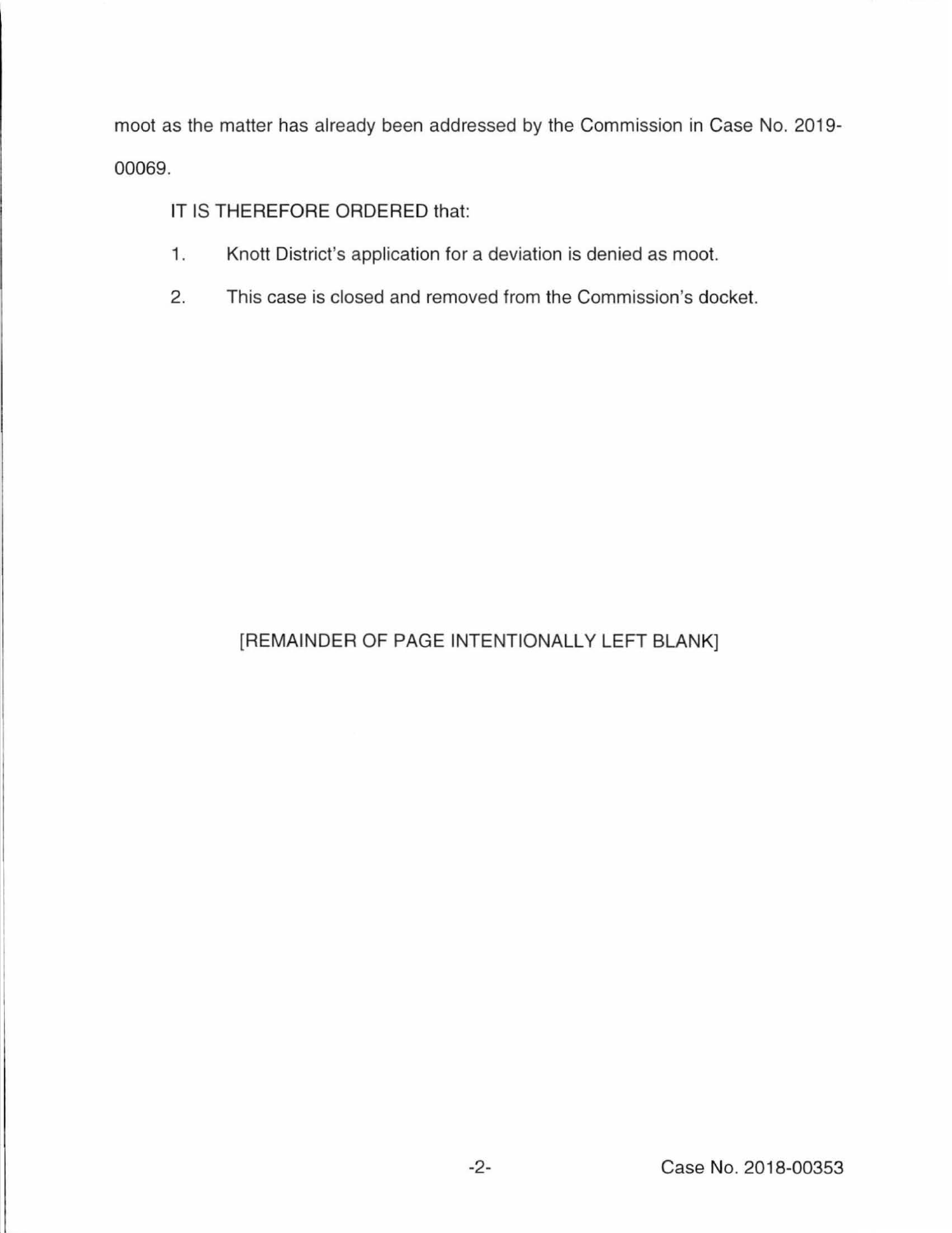By the Commission

ENTERED JUN 0 4 2019 KENTUCKY PUBLIC<br>SERVICE COMMISSION

**ATTEST:** 

Kur Z. Pingon Executive Director

Case No. 2018-00353